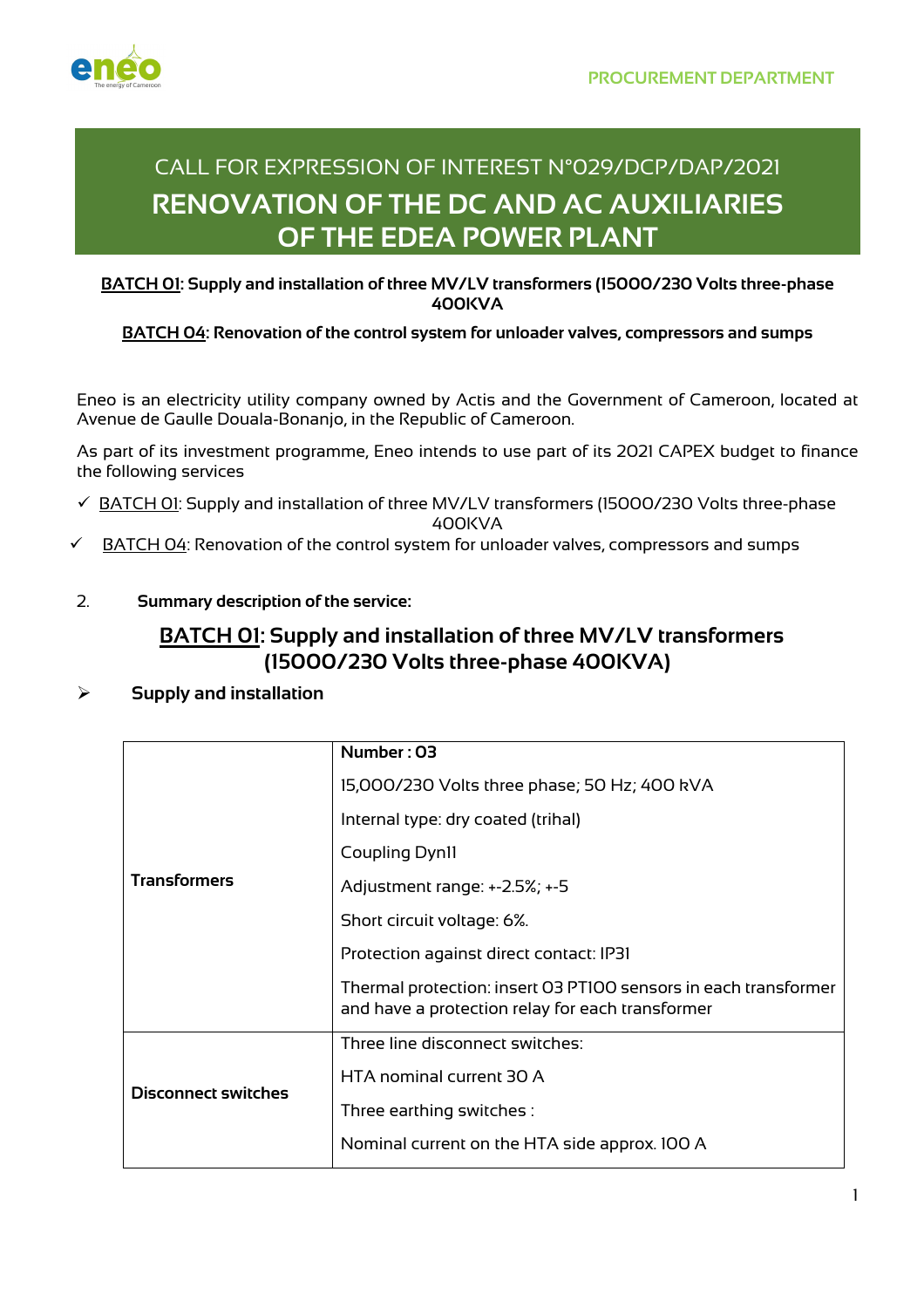

Each transformer must be installed in a cell. This cell must have two disconnect switches, namely

-A line disconnect switch for visible separation upstream of the transformer.

-An earthing switch for earthing the transformer terminals.

On each cell, luminous indications of the position of the disconnect switches must be installed.

This supply must include the LV connection cables that will be used to connect the transformer to the TGBT, namely

At Edea 1: the cables had already been replaced

At Edea 3 (02 transformers): approximately 20 m for each transformer

N.B.: the output voltage of the transformers must be 230 Volts between phases.

## **BATCH 04: Renovation of the control system for unloader valves, compressors and sumps.**

### *1. Renovation of the control system for unloader valves*

The work to renovate the control system of the unloader valves will consist of:

- The replacement of all components that show the position of the unloader valves. The

new detection system must show the position of the unloader valve in real time.

- Replacement of two unloader valve control cabinets in the unloader room.
- Installation of a SCADA system in the control room to monitor and control these

unloader valves. The control can be done both locally and remotely.

Cable routing and connection from the unloader room to the control room.

### *2. Renovation of the control system of the Edea 2 and Edea 3 sump*

The installation of the sump supervision system will be integrated into the same SCADA control system for the unloader valves.

#### a. Edéa 2 sump

The Edéa 2 sump is made up of three pumps for draining water. The expected service consists of:

Replacement of the control cabinet for these three pumps: the control circuit must be separated from the power circuit.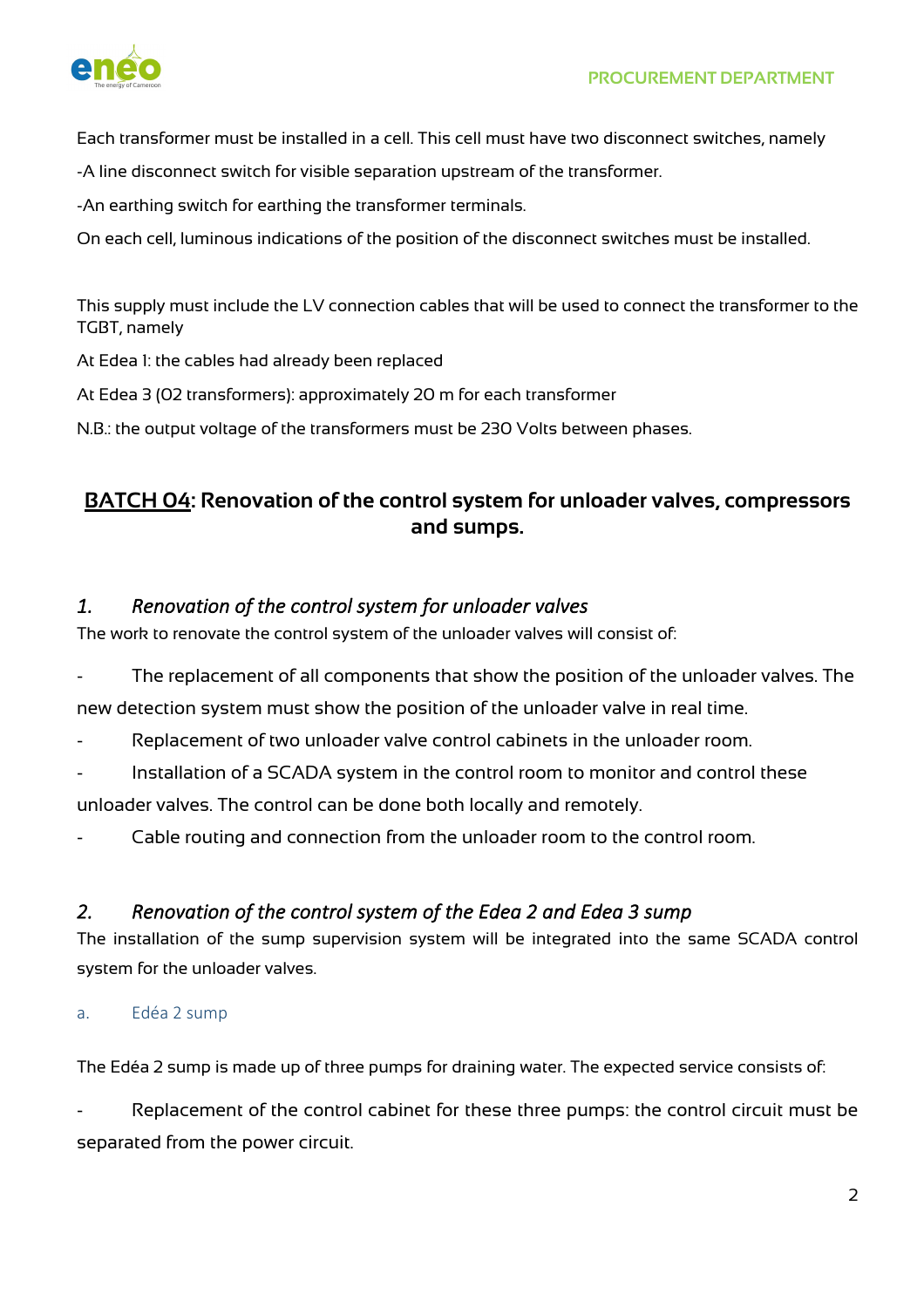

Replacement of the selector switch for starting and stopping the different pumps with an analogue system. The sensor should be in a tube for protection against objects in the sump.

- Start of 1st pump at 100 cm
- Start of 2nd pump at 150 cm
- Start of 3rd pump at 200 cm
- Feedback to SCADA and to the "factory flood" cabinet at 400 cm.

Sending information on faults, sump water level and status (on or off) of the pumps to the SCADA system of the installed unloader valves

Installation of an on/off float which acts as a back-up in case of failure of the analogue sensor.

**N.B:** The information should only be viewed on the SCADA system; no action should be taken from the control room.

#### b. Edéa 3 sump

The Edéa 3 sump is made up of four pumps for draining water. The expected service consists of:

Replacement of two control cabinets for these four pumps: one cabinet for three pumps and the other cabinet for one pump.

In the case of the cabinet for three pumps, the control circuits will be in one cabinet and the power circuits in the other.

Replacement of two selector switches for starting and stopping the different pumps with an analogue system. The sensors must be in a tube for protection against objects in the sump.

Start of 1st pump at 100 cm

- Start of 2nd pump at 150 cm
- Start 3rd pump at 200 cm
- Feedback to SCADA and to the "factory flood" cabinet at 400 cm.

Sending information about the water level in the sump and the status (on or off) of the pumps to the SCADA system of the installed unloader valves.

**N.B :** Information should only be viewed on the SCADA system, no action should be taken from the control room